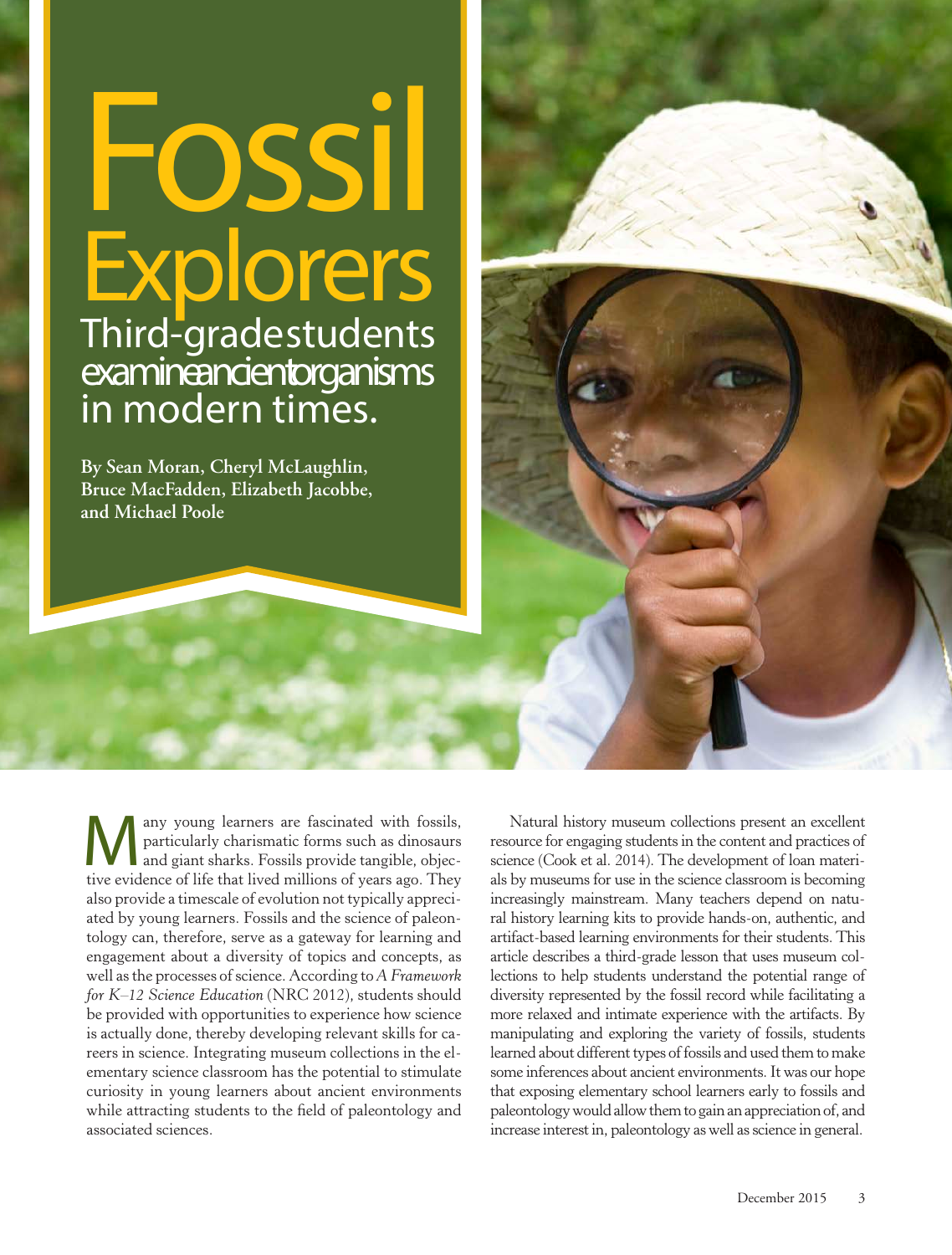# Implementing the Lesson

The lesson took place during one 45-minute session with goals to (1) provide an understanding of what fossils are and why they are important; (2) provide students with an opportunity to examine and identify various fossils based on their prior knowledge and experiences; and (3) encourage students to make inferences regarding ancient environments based on their observations. The materials used in this lesson included:

- Fossil kits on loan from Florida Museum of Natural History containing 10 different fossils – one kit per group of four students (Figure 1). Fossils can be obtained from sources such as local museums of natural history, fossils clubs, or national organizations such as the FOSSIL project (see Internet Resources). If actual fossils are difficult to acquire, a series of flashcards with different fossil images could be created to replicate the activity.
- Magnifying glasses (one per student)
- Student data sheets (one per group; see Figure 2)
- Summative evaluation sheet (one per student; see Figure 3)
- Computer and projector for PowerPoint slides
- Trade books, as outlined in the resource section. We suggest these be used either prior to the lesson to activate

## FIGURE 1.

Fossil kit.



prior knowledge or as an extension after the lesson to elaborate on the content learned during the activity.

This lesson was implemented using the 5E instructional model outlined below.

# Engage (15 minutes)

We began the session by using interactive PowerPoint slides to engage students in a discussion about what fossils are, how they form, the process of finding and identifying them, why they are important, and the difference between a paleontologist and archaeologist (see NSTA Connection). The purpose of this activity was to help us gauge students' prior knowledge of fossils and paleontology. We asked students "What is a fossil?" The responses varied: "Something that's turned into rock." "Dinosaur bones. Like other creatures that died." One student explained that fossils are "remains of prehistoric animals that have died and the soil puts pressure on them and water seeps in and turns it into a mineral and they are hard to find."

## FIGURE 2.

Student data sheet.

#### **Fossil Number:** What is it?  $\overline{g_{1\text{nomis}}}\$  Shalk 1  $+6.7$  $\overline{2}$ Sand Dallar Plant fosill 3 Peca of a 4 turte Shell Sharkvertoken 5 6  $Chm$ 7 Shark Tooth 8 9 Bomes 10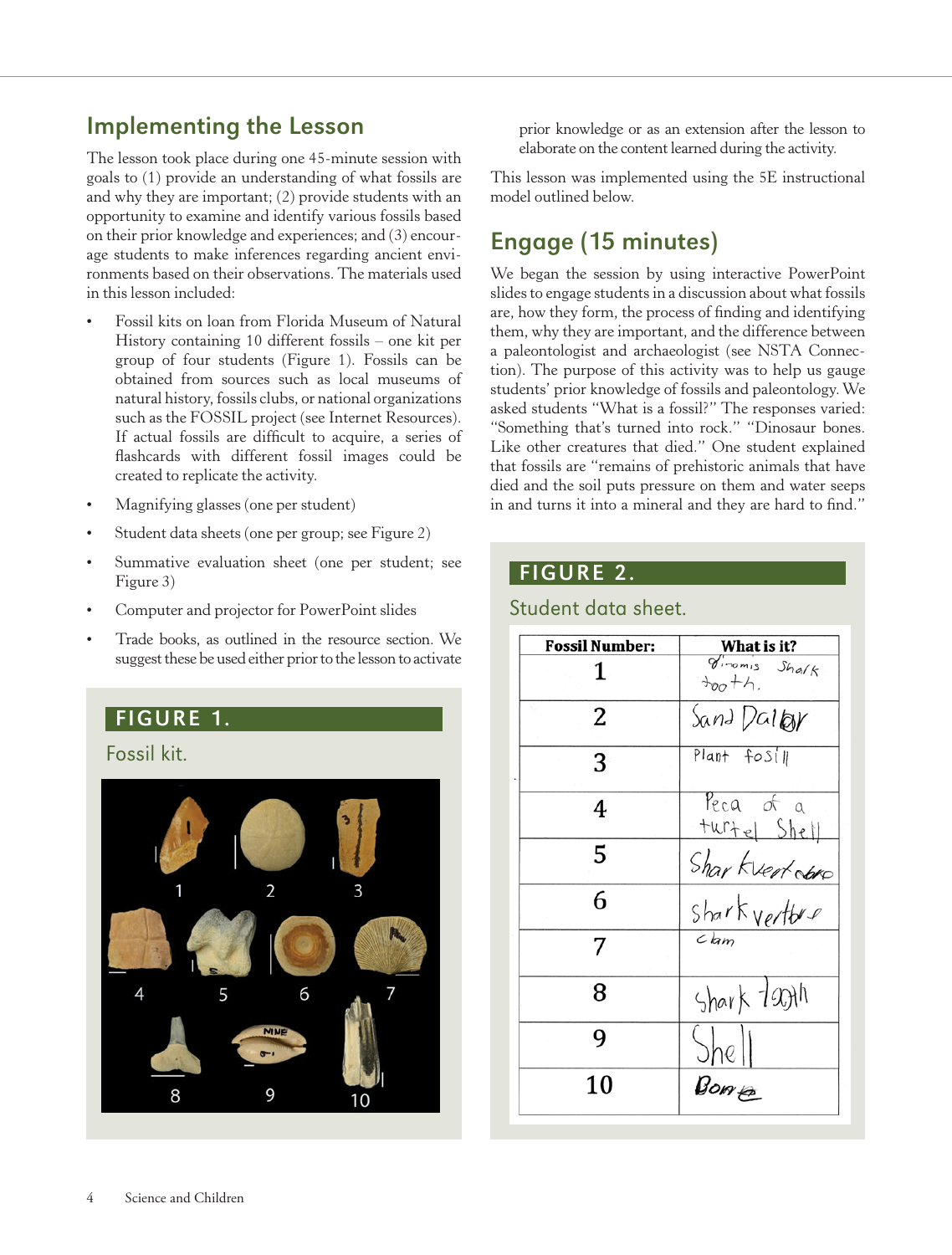## FIGURE 3.

### Summative evaluation sheet.



This response provided an opportunity for the lead teacher to talk about fossils as preserved evidence of ancient life, their formation, and also to clarify misconceptions about paleontologists and archaeologists. Some students believed that archaeologists study only artifacts while paleontologists study bones, therefore a scientist who studies human bones would be a paleontologist. We dispelled these myths by explaining that archaeologists study all of human history, including bones and artifacts, while paleontologists study ancient life exclusive of humans. In addition, some students wondered if all fossils are bones or teeth (what paleontologists call *body fossils*) or if a fossil could be a footprint or droppings (also known as *trace fossils*), which led to a short discussion of trace fossils. We talked through the difference with students by noting that trace fossils differ from body fossils in that body fossils are remains of the organism's physical skeleton, while trace fossils simply preserve evidence of the organism's behavior (e.g., footprints, coprolite, burrows).

To further engage students in the lesson, we prompted students to identify their favorite fossil. This proved to be a significant hook as student engagement was particularly high during this portion of the discussion. Some examples included, "shark teeth!" "saber tooth!" and "The bugs that are stuck in amber!" Many students also indicated that dinosaurs were their favorite fossil. We segued this

into a discussion of our local geologic history by asking if any dinosaur fossils have been found in Florida. We explained that due to higher sea levels, Florida was submerged through much of its geologic history, particularly in the Mesozoic (when dinosaurs lived) and paleontologists have no record of dinosaurs here. Impressively, several students in our class used prior knowledge to lead the discussion in this direction stating that, "Florida was underwater when dinosaurs lived."

# Explore (15 minutes)

Following the discussion, the class was divided into groups of 4–5 students each and a study set of 10 pre-numbered fossils was distributed to each group (Figure 1). The fossils were selected to provide a range of fossil types (i.e., vertebrates, invertebrates, and plants) with an emphasis on fossils found in Florida. Additionally, the fossils were chosen with consideration of the difficulty in identification. We expected fossils such as the cowry shells and shark teeth to be easily identified by the students. To present a greater challenge and promote deeper collaboration and thinking, we included fossils such as the turtle shell fragments and horse teeth. Finally, we added a few fossils that would be very difficult for the students to identify correctly, such as the horse astragalus (ankle bone). All of these fossils were assembled from collections at the Florida Museum of Natural History. While not all of the included fossils could be found locally (e.g., the plant fossil), many of them can be found around the state of Florida.

Each group was required to work together and talk through their ideas about what type they thought each fossil was, while using magnifying glasses to examine the objects. We told the students to be gentle when handling the fossils and to double count them as they were put away in the bag to ensure no fossils were lost. We also taught them how to use a magnifying glass appropriately by giving them two choices. They could either leave the fossil on the desk and move the magnifying glass and eyes down to the object or hold the object in their hands and move the magnifying glass around the fossil. We asked them to try not to touch

the part they are looking through, so they can get a clear view of the fossil. These rules helped the lesson implementation to run smoothly and safely. Students washed their hands after handling the fossils.



After observing the fossils, they were expected to choose one answer and record it on their data sheets (Figure 2). The groups were given 15 minutes to complete the worksheet by identifying the fossils to the best of their abilities based mostly on prior knowledge and inference. Over these 15 minutes we circulated among the groups to keep the students on task and to provide assistance while avoiding swaying the students' identifications in any specific direc-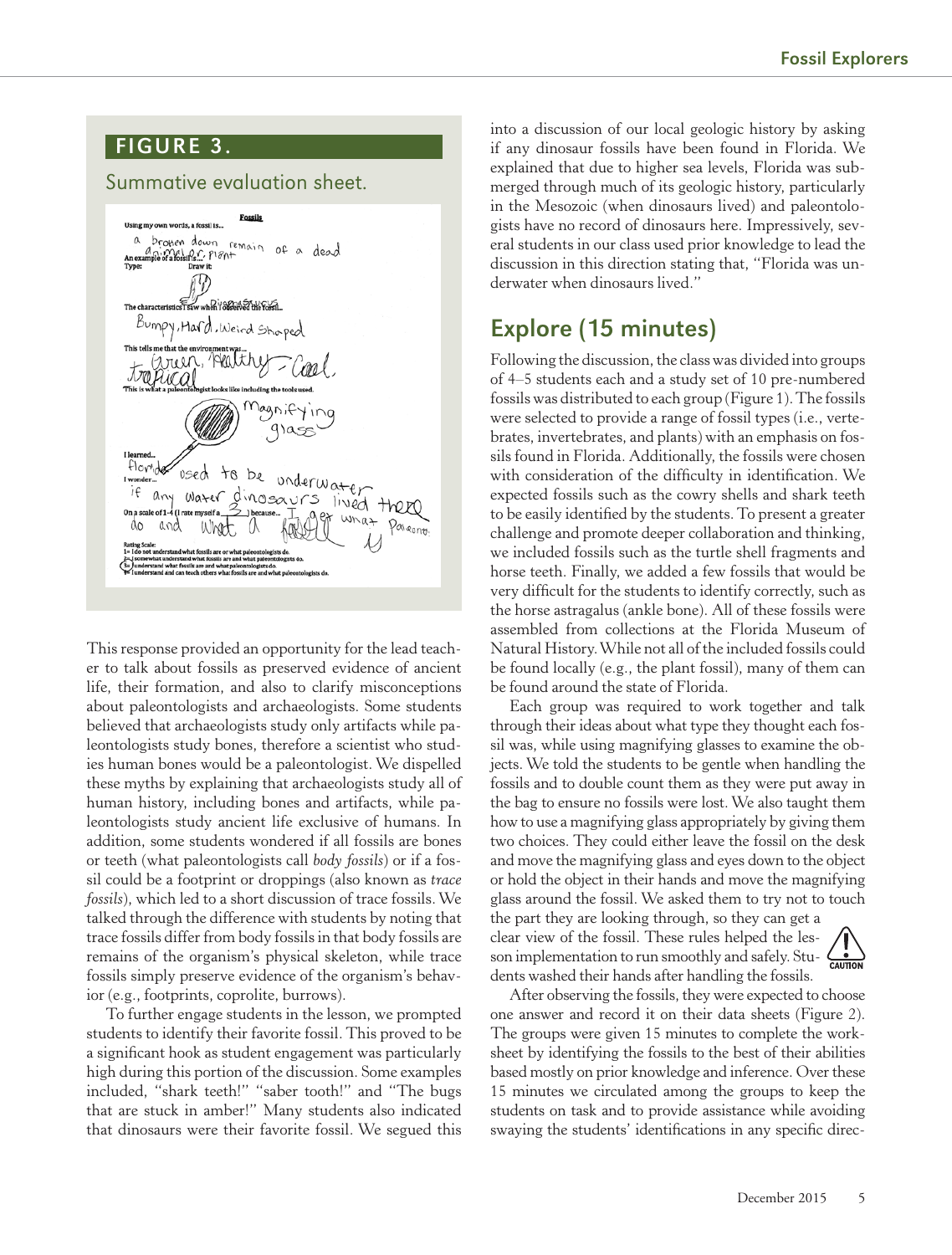## Connecting to the Next Generation Science Standards (NGSS Lead States 2013):

#### 3-LS4 Biological Evolution: Unity and Diversity

www.nextgenscience.org/3ls4-biological-evolution-unity-diversity

The materials/lessons/activities outlined in this article are just one step toward reaching the Performance Expectations listed below. Additional supporting materials/lessons/activities will be required.

| <b>Performance Expectation</b>                                                                                                                                                                                                                                                                               | <b>Connections to Classroom Activity</b><br>Students:                                                                                                                                                                     |
|--------------------------------------------------------------------------------------------------------------------------------------------------------------------------------------------------------------------------------------------------------------------------------------------------------------|---------------------------------------------------------------------------------------------------------------------------------------------------------------------------------------------------------------------------|
| 3-LS4-1: Analyze and interpret data from fossils<br>to provide evidence of the organisms and the<br>environments in which they lived long ago                                                                                                                                                                | • observe actual fossil specimens and draw<br>conclusions about the type of organism and the<br>environment in which they lived.                                                                                          |
| <b>Science and Engineering Practices</b>                                                                                                                                                                                                                                                                     |                                                                                                                                                                                                                           |
| Analyzing and Interpreting Data<br><b>Constructing Explanations and Designing Solutions</b><br>Engaging in Argument From Evidence                                                                                                                                                                            | • make observations about the shape and structure<br>of the fossil.<br>discuss the type of organism each fossil represents,<br>$\bullet$<br>the age of the fossils, and the environments in<br>which they may have lived. |
| <b>Disciplinary Core Idea</b>                                                                                                                                                                                                                                                                                |                                                                                                                                                                                                                           |
| LS4.A: Evidence of Common Ancestry and Diversity<br>Some kinds of plants and animals that once lived<br>$\bullet$<br>on Earth are no longer found anywhere.<br>Fossils provide evidence about the types of<br>$\bullet$<br>organisms that lived long ago and also about the<br>nature of their environments. | • observe fossils that represent a range in the<br>geologic age of the organisms from very recent to<br>long ago, as well as organisms that are extinct and<br>others that still live.                                    |
| <b>Crosscutting Concept</b>                                                                                                                                                                                                                                                                                  |                                                                                                                                                                                                                           |
| Patterns                                                                                                                                                                                                                                                                                                     | investigate and identify similarities and differences<br>$\bullet$<br>in characteristics to sort and identify fossils.                                                                                                    |

#### Connecting to the Common Core State Standards (NGAC and CCSSO 2010):

LAFS.2.W.1.2 Write informative/explanatory texts in which they introduce a topic, use facts and definitions to develop points, and provide a concluding statement or section.

LAFS.2.W.3.8 Recall information from experience or gather information from provided sources to answer a question.

LAFS.3.W.3.7 Conduct short research projects that build knowledge about a topic.

LAFS.3.W.3.8 Recall information from experiences or gather information from print and digital sources; take brief notes on sources and sort evidence into provided categories.

MAFS.3.OA.4 Solve problems involving the four operations, and identify and explain patterns in arithmetic.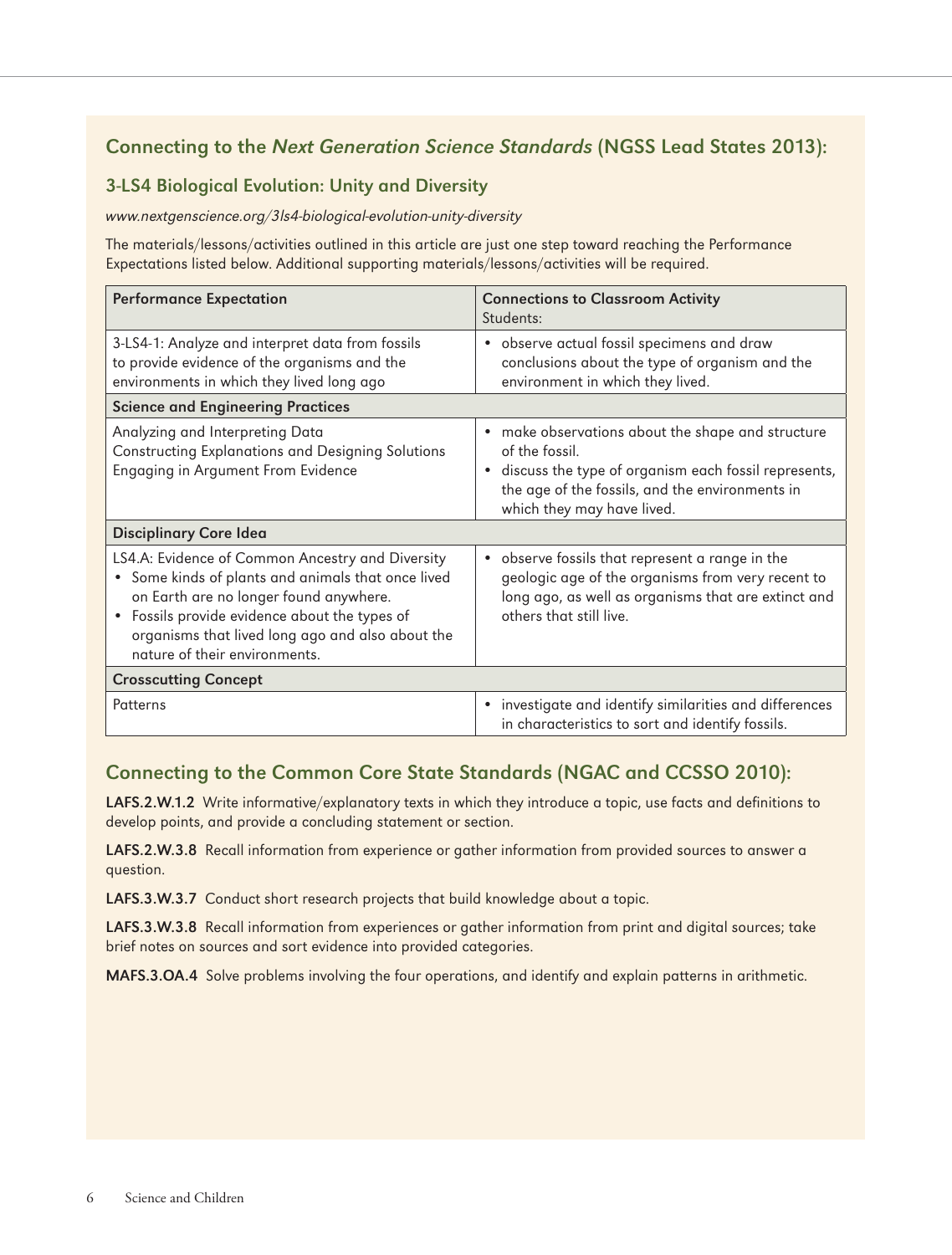tion. Every group excitedly manipulated the fossils and provided educated guesses as to what they thought the fossils were. During this period, one student noted to the lead teacher that he had previously heard that the rings on the shark vertebra might indicate something about the age of the animal. Many students asked questions such as, "Is this a shell?" In response, the lead teacher attempted to promote inquiry by further questioning without supporting or rejecting their ideas. Another student was eager to tell the lead teacher that he was able to identify the turtle shell based on a visit with his family to the local natural history museum.

After implementing the activity, we noticed a few changes would perhaps allow for more complex observations and deeper thinking. Instead of simply observing the fossils and writing down identifications, the students could record observations and sketches in a scientific notebook. In this way, the students would replicate the scientific process used by paleontologists in the field as well as better map their thought processes from observation to conclusion.

Several techniques were used to ensure good behavior and participation. Most importantly, we used a lot of partner talk so all of our students were engaged. Partner talk is where we ask a question, give students wait time, and then ask them to turn and talk to their partners. This way everyone is held accountable for sharing.

## Explain and Elaborate (10 minutes)

After 15 minutes of exploration, students were asked to turn in their data sheets. Using appropriate vocabulary, the lead teacher facilitated a whole-group discussion about each fossil. We prompted students to respond with their identifications for each of the 10 fossils with a represen-



tative photograph of that fossil on a prepared slideshow and explain why they identified the fossil the way they did. During the discussion, we asked students to elaborate on their observations by making inferences about the ancient environment associated with each fossil. After listening to their ideas, we showed them a slide with additional in-



formation such as age and habitat as well as a photo of a related modern organism (Figure 4).

Most students were able to correctly identify the shark teeth (specifically the lemon shark tooth with some groups identifying the "Megalodon" tooth as a dinosaur tooth), sea biscuit, sequoia needles, and the cowry shell. The turtle shell and shark vertebra each had a correct response from a single group. As expected, two of the fossils, specifically

> the horse tooth and horse astragalus, were very difficult for the students and did not yield a single correct response, though the answers for these were especially creative. Finally, all of the groups identified the brachiopod as a "shell" with two further specifying it as a "crab shell" and "clam shell." Because brachiopods (or lamp shells) resemble seashells but are not closely related, this provided an opportunity to make connections to real life and enhance higher-order thinking. We asked the students about other living things that look similar but may not be closely related. The students' responses generated other interesting questions, which led to a rich discussion on species' appearances and relatedness. For example, we talked about how closely related animals such as sea biscuits, sea stars, and sea cucumbers are, even though the appearance of each is vastly different.